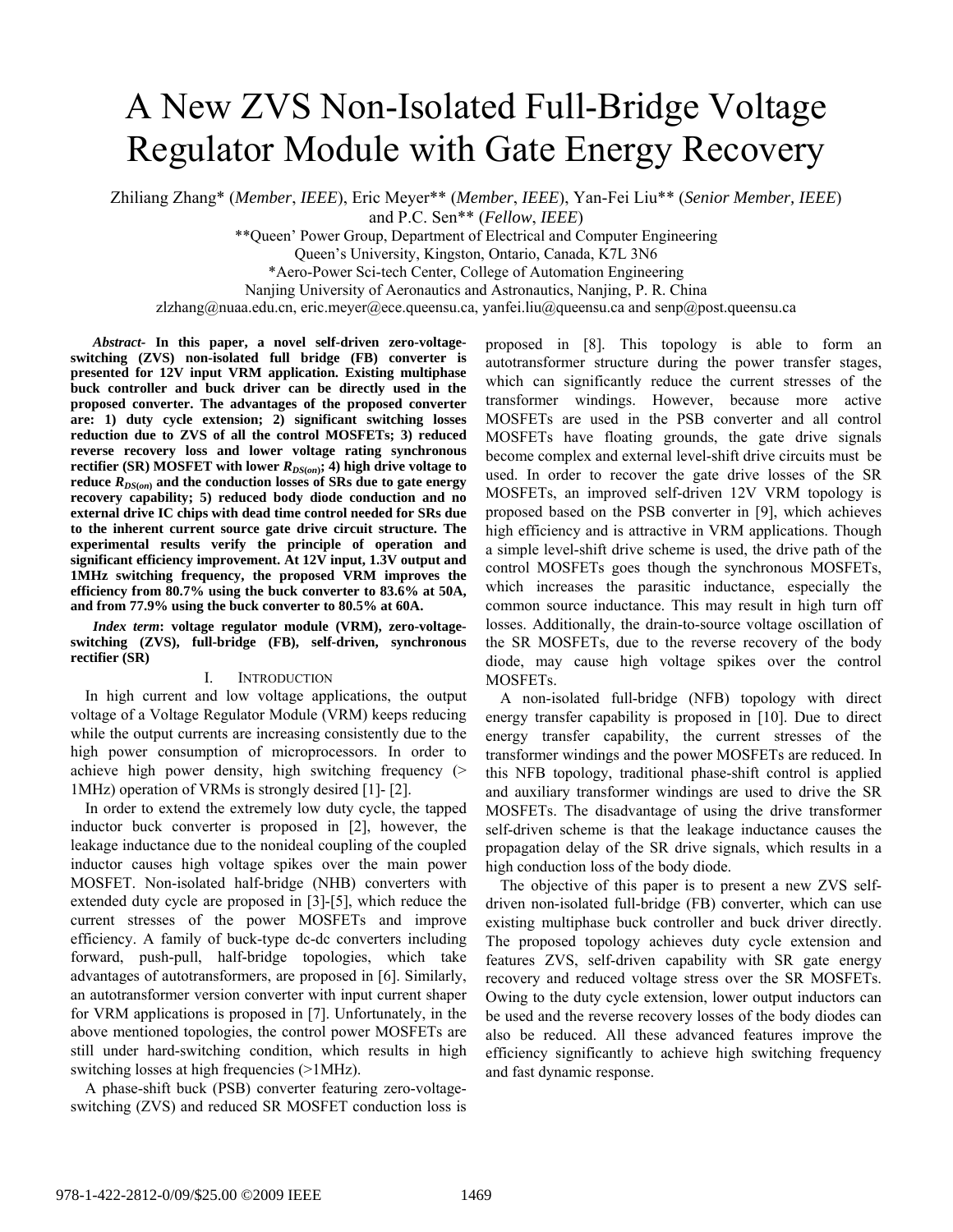### II. PROPOSED ZVS SELF-DRIVEN NON-ISOLATED FB VRM

#### *A. Derivation of Proposed ZVS Non-Isolated FB VRM*

[Fig. 1](#page-1-0) illustrates the derivation of the proposed ZVS selfdriven converter. [Fig. 1](#page-1-0)(a) shows the conventional isolated FB converter with current doubler rectifier for high current applications.  $V_{in}$  is the input voltage,  $Q_1 - Q_4$  are the control MOSFETs,  $T_r$  is the power transformer (*n* is the turns ratio),  $L_k$ is the leakage of the transformer and  $Q_5 - Q_6$  are the SR MOSFETs,  $L_1$  and  $L_2$  are the output filter inductors and  $C_0$  is the output filter capacitor.

The derivation of the proposed converter includes the following steps:

1) In order to achieve fast switching and gate energy recovery, the dual low side current source MOSFET driver, proposed in [\[11\]](#page-6-9), is used to drive SR  $Q_5$  and  $Q_6$ , as shown in [Fig. 1](#page-1-0) (b). In the current source driver,  $S_1$ - $S_4$  are the gate drive switches,  $L_r$  is the resonant inductor and  $V_c$  is the drive voltage. According to the operation given in [\[11\],](#page-6-9) in order to achieve the desired drive waveforms for  $Q_5$  and  $Q_6$ , the asymmetrical control is applied to drive  $S_1$ - $S_4$ .

2) It should be observed that for 12V input VRM applications, there is no requirement for isolation. Therefore, it is possible to have the primary side of the transformer share the same ground of the secondary side as indicated in [Fig. 1](#page-1-0) (b).

3) It is interesting to notice that the dual low side current source gate drive circuit is also a full-bridge structure. Though phase-shift control is generally used for the conventional FB converter, the asymmetrical control featuring ZVS capability can also be applied to two bridge legs of the FB converter respectively, while the voltage applied to the primary side of the transformer is still symmetrical. The other benefit of the asymmetrical control is that existing buck drivers can be directly used to drive the upper and lower MOSFETs in one bridge leg. Therefore, the drive switch pair  $(S_1 \& S_2 \text{ and } S_3 \& S_4)$ can merge with the control MOSFETs  $(O_1 \& O_2$  and  $O_3 \& O_4$ ) of the primary side respectively as indicated in [Fig. 1](#page-1-0) (c). At the same time, the resonant inductor  $L_r$  can merge with the leakage inductance  $L_k$ . The primary side of the transformer shares the same ground as the secondary side, which can provide the gate drive currents a path for the SRs  $Q_5$  and  $Q_6$ . Therefore, by connecting the bridge leg midpoints of *A* and *B* to the gate terminals of  $Q_5$  and  $Q_6$ , as shown in [Fig. 1](#page-1-0)(d), the proposed FB VRM can be derived. Thus *Vin* becomes the SR gate drive voltage.

<span id="page-1-0"></span>Since the MOSFETs in the current source driver emerge with the main power MOSFETs in the proposed circuit, there is no additional control required for the SR MOSFETs. In addition, the resonant inductor is eliminated, which helps to shrink the size of the converter and increase the power density. Meanwhile, owing to the gate energy recovery of the current source gate driver, high gate drive voltage can be applied to the SR MOSFETs  $Q_5$  and  $Q_6$  to reduce the conduction losses further.



*B. Principle of Operation* 

The key waveforms of the proposed topology are shown in [Fig. 2](#page-2-0). The purpose of the asymmetrical control, for each leg, is that  $Q_1$  and  $Q_2$ , and  $Q_3$  and  $Q_4$  are controlled complementarily with the dead time set to achieve ZVS. It is noted that the primary voltage  $v_{AB}$  is still a symmetrical waveform. In this case,  $Q_1$  and  $Q_3$  are the upper control MOSFETs;  $Q_2$  and  $Q_4$  are the lower control MOSFETs.

There are twelve switching modes in a switching period. The equivalent circuits in half of a switching cycle are shown in [Fig.](#page-2-1)  [3](#page-2-1) accordingly.  $D_1$ - $D_4$  are the body diodes and  $C_1$ - $C_4$  are the intrinsic output capacitors of *Q*1-*Q*4 respectively, assuming  $C_1 = C_2 = C_3 = C_4 = C_{oss}$ .  $C_{gs\_Q5}$  and  $\overline{C_{gs\_Q6}}$  are the input capacitors of SRs  $Q_5$  and  $Q_6$  respectively, assuming  $C_{gs}$   $_{QS} = C_{gs}$   $_{Q6} = C_{gs}$ . The output inductors are large enough to be regarded as current sources. The inductor currents  $i_{L1} = i_{L2} = I_0/2$ , where  $I_0$  is the total output current.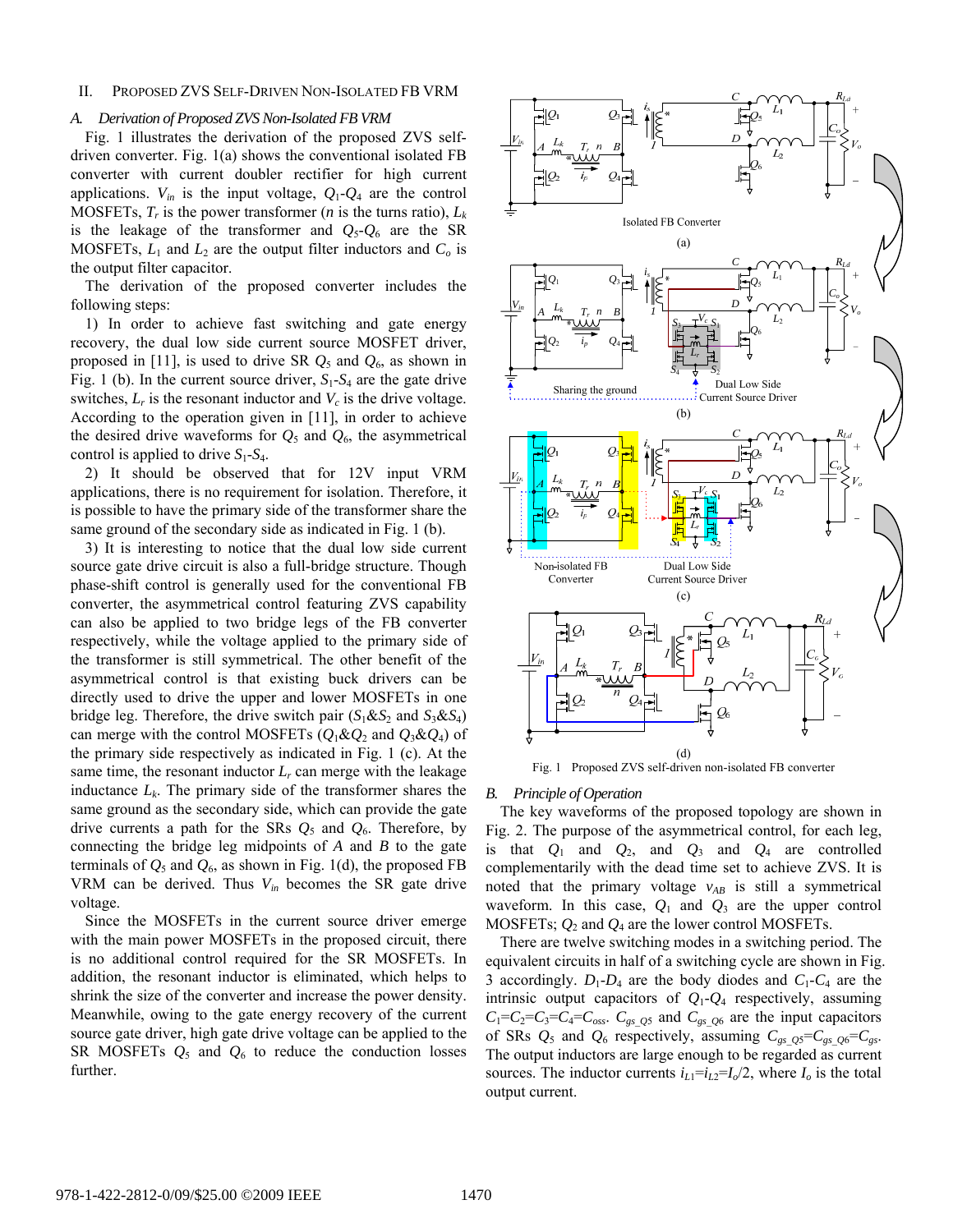

Fig. 2 Key waveforms of the proposed topology

<span id="page-2-0"></span>1) Mode 1  $[t_0, t_1]$  [\[Fig. 3](#page-2-1) (a)]: Prior to  $t_0$ ,  $Q_1$  and  $Q_3$  are on, the voltage over the primary side and the secondary side of the transformer is zero. The gate drive voltages of the SR *Q*5 and  $Q_6$  are all clamped high to the input voltage. At  $t_0$ ,  $Q_1$  turns off, the primary current  $i_p$  charges  $C_1$  and discharges  $C_2$  and  $C_{gs}$   $q_6$ at the same time. As  $C_1$  and  $C_2$  and  $C_{gs\_Q6}$  limit the slew rate of the voltage of  $C_1$ ,  $Q_1$  is under zero-voltage turn-off condition. It should be noted that the gate drive energy of the SR capacitance  $C_{gsQ6}$  is returned to the input voltage source so that the high gate drive losses of SRs can be reduced significantly. During this stage, the energy to discharge  $C_2$  and  $C_{gsQ6}$  is provided by the leakage inductance of the transformer.

At  $t_1$ ,  $v_{C1} = V_{in}$  and  $v_{C2} = 0$ ,  $D_2$  conducts, which provide a zerovoltage turn-on condition for  $Q_2$ . The interval of  $[t_0, t_1]$  and the value of  $i_p$  at  $t_1$  are

$$
t_{1,0} = \frac{1}{\omega_r} \cdot \sin^{-1} \left( \frac{2nV_{in}}{Z_r \cdot I_o} \right) \tag{1}
$$

$$
I_p(t_1) = \frac{I_o}{2n} \cdot \sqrt{1 - \left(\frac{2nV_{in}}{Z_r \cdot I_o}\right)^2}
$$
 (2)

<span id="page-2-2"></span>where  $Z_r = \sqrt{L_k/(2C_{oss} + C_{gs})}$  and  $\omega_r = 1/\sqrt{L_k(2C_{oss} + C_{gs})}$ .

2) Mode 2  $[t_1, t_3]$  [[\[Fig. 3](#page-2-1) (b)]: During this stage,  $i_p$  decreases and is not enough to power the load.  $i_{L1}$  freewheels through the body diode of  $Q_5$  and  $i_{L2}$  freewheels through  $Q_6$ . At  $t_2$ ,  $i_p$ increases inversely but is still not large enough to power the load.

<span id="page-2-1"></span>3) Mode 3  $[t_3, t_4]$  [[\[Fig. 3](#page-2-1) (c)]: At  $t_3$ ,  $i_p$  rises to the reflected load current causing  $D_3$  to turn off. During this stage, the voltage over the transformer is the input voltage and the energy



transfers from the primary side of the transformer to the load.

4) Mode 4 [*t*4, *t*5] [[[Fig. 3](#page-2-1) (d)]: At *t*4, *Q*2 turns off, the primary current  $i_p$  charges  $C_2$  and  $C_{gs}$   $_{Q6}$  and discharges  $C_1$ . As  $C_1$  and  $C_2$  and  $C_{gs}$   $\alpha$ <sub>0</sub> limit the slew rate of the voltage of  $C_2$ ,  $Q_2$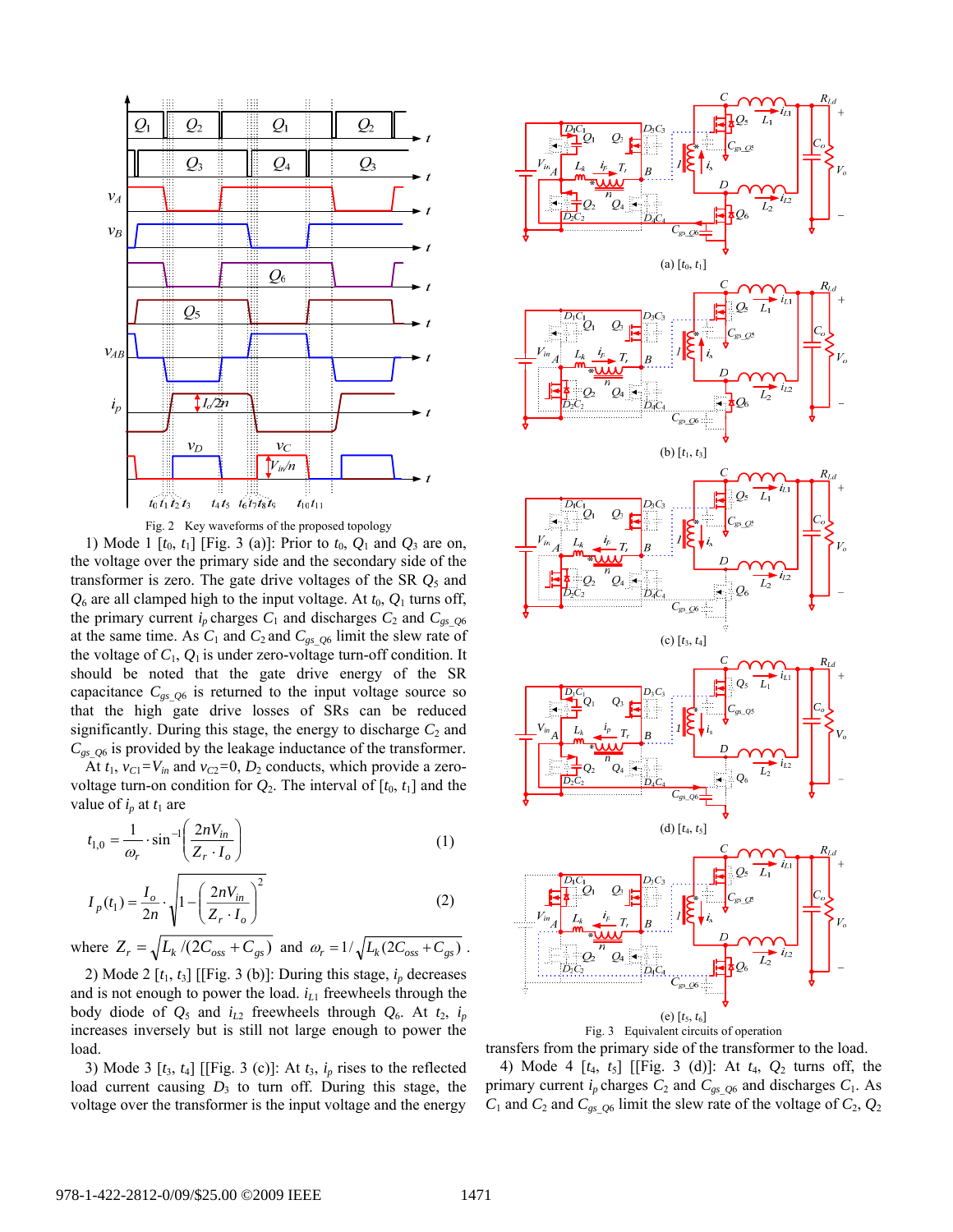<span id="page-3-1"></span>is under zero-voltage turn-off condition. During this stage, the energy to discharge  $C_1$  is provided by the leakage inductance and  $L_1$ .  $L_1$  is large enough to be regarded as a constant current source so that the primary current  $i_p$  keeps the value  $I_{p2}=I_{L1}/n$ , where  $I_{L1}$  is the dc current of  $L_1$ . The voltage  $C_2$  rises linearly and the voltage of  $C_2$  decays linearly.

<span id="page-3-2"></span>5) Mode 5  $[t_5, t_6]$  [[[Fig. 3](#page-2-1) (e)]: At  $t_5$ ,  $D_1$  conducts, which provides a zero-voltage turn-on condition for *Q*1. The voltage over the primary side is zero. The gate drive voltages of the SRs *Q*5 and *Q*6 are all clamped high to the input voltage again. At  $t_6$ , the other half of switching cycle starts and the principle of operation is similar except for polarity changes.

### III. DUTY CYCLE LOSS, ZVS CONDITION AND LOSS ANALYSIS

#### *A. Duty Cycle Loss*

As shown in [Fig. 2,](#page-2-0) during  $[t_0, t_3]$  and  $[t_6, t_9]$ , the leakage inductance of the transformer limits the rise (or decay) slope of  $i_p$ . Finite time is required for  $i_p$  to make the transition from the positive direction to the negative direction (or vice versa). During this transition time,  $v_{AB}$  is  $+V_{in}$  or  $-V_{in}$ ,  $i_p$  is lower than the reflected load current and all the SR MOSFET diodes conduct. This makes the secondary rectified voltage  $v_A$  and  $v_B$ zero, thus  $v_{AB}$  loses the voltage in  $[t_0, t_3]$  and  $[t_6, t_9]$  respectively.

The duty cycle loss  $D_{loss}$  during  $[t_0, t_3]$  and  $[t_6, t_9]$  is

$$
D_{loss} = \frac{I_o}{n \cdot T_s} \cdot \frac{L_k}{V_{in}} \tag{3}
$$

where  $I<sub>o</sub>$  is the output current,  $L<sub>k</sub>$  is the leakage inductance and *n* is the transformer turns ratio. It is noted that the leakage inductance of the transformer should be minimized to reduce the duty cycle loss.

## *B. Condition of ZVS*

From the principle of operation in Section II, it is noted that the energy to realize the upper control MOSFETs  $(O_1 \text{ and } O_3)$ is provided by the output inductor so that they can achieve ZVS in a wide load range. For the lower control MOSFETs  $(O_2)$ and  $Q_4$ ), the energy to realize ZVS is provided by the leakage inductance of the transformer, so [\(4\)](#page-3-0) should be satisfied

$$
\frac{1}{2} \cdot L_k \cdot \left(\frac{I_o}{2 \cdot n}\right)^2 \ge C_{oss} \cdot V_{in}^2 + \frac{1}{2} \cdot C_{gs\_Q5} \cdot V_{in}^2 \tag{4}
$$

<span id="page-3-0"></span>where  $C_{\text{oss}}$  are the output capacitances of  $Q_2$  and  $Q_4$  and  $C_{\text{gs}\_0}$ is the gate capacitance of  $Q_5$ . It is noted that the larger leakage inductance, the easier to achieve ZVS. However, the larger leakage inductance results in higher duty cycle loss. Therefore a design tradeoff should be made between the ZVS range and the duty cycle loss.

## *C. Loss Analysis*

(a) Switching Losses

Due to ZVS, there is no turn on losses for the control MOSFETs. The total turn off losses are

$$
P_{turn\_off} = \frac{2}{n} \cdot V_{in} \cdot I_{off} \cdot t_{sw\_off} \cdot f_s \tag{5}
$$

<span id="page-3-3"></span>where  $I_{off}$  is the turn off current,  $t_{sw-off}$  is the turn off transition time and  $f_s$  is the switching frequency.

(b) Conduction Losses of Control MOSFETs The RMS current flowing through  $Q_1$  and  $Q_3$  is

$$
I_{RMS1} = \frac{1}{2} \cdot I_o \cdot \sqrt{1 - D} \tag{6}
$$

where *D* is the duty cycle.

The RMS current flowing through *Q*2 and *Q*4 is

$$
I_{RMS2} = \frac{1}{2} \cdot I_o \cdot \sqrt{D} \tag{7}
$$

From [\(6\)](#page-3-1) and [\(7\),](#page-3-2) the total conduction loss of  $Q_1$ - $Q_4$  is

$$
P_{cond\_controlFET} = \frac{I_o^2}{2n^2} R_{DS\_controlFET}
$$
 (8)

where  $R_{DS\_controlFET}$  is the on-resistance of  $Q_1$ - $Q_4$ , assuming  $Q_1$ -*Q*4 are the same.

(b) Gate Drive Losses of Control MOSFETs

The gate drive losses of *Q*1-*Q*4 is

$$
P_{controlFET} = 4 \cdot Q_g \cdot V_{gs} \cdot f_s \tag{9}
$$

where  $Q_g$  is the total gate charge of  $Q_1$ - $Q_4$ , assuming  $Q_1$ - $Q_4$  are the same.  $V_{gs}$  is the gate drive voltage and is usually 5V. It should be pointed that the gate drive losses can be reduced since the  $Q_{\text{gd}}$  charge is eliminated due to the zero-voltage turnon condition of the control MOSFETs. For example, for Vishay Si7368DP with  $Q_{gd} = 4.5$ nC and  $Q_g = 17$ nC at  $V_{gs} = 5V$ , the gate drive losses can be reduced by 26% for the primary power MOSFETs.

(c) Body Diode Loss and Reverse Recovery Loss of Synchronous Rectifier

[Fig. 4](#page-3-3) gives the key waveforms of the turn on transition and the turn off transition of the SR MOSFET *Q*6. For the turn on transition  $[t_4, t_5]$  of SR  $Q_6$  [see [Fig. 4](#page-3-3) (a)], the equivalent circuit is shown in [Fig. 3](#page-2-1) (d). The primary current  $i<sub>p</sub>$  is the reflected current from the load and charges  $C_2$  and  $C_{gs}$   $_{06}$  linearly until  $v_{gs}$   $_{06}$  reaches the input voltage at  $t_5$  causing SR  $Q_6$  to turn on. Then the primary side of the transformer is clamped at zerostate and  $i_p$  equals  $I_o/2n$ . Though SR  $Q_6$  turns on before  $t_6$ , the drain current of *Q*6 remains zero during the zero-state. Therefore, there is no body-diode conduction for the turn on transition of SR  $Q_6$ , as shown in [Fig. 4](#page-3-3) (a).



Fig. 4 waveforms of turn on transition and turn off transition of SR *Q*<sup>6</sup>

For the turn off transition  $[t_0, t_1]$  of SR  $Q_6$  [see [Fig. 4](#page-3-3) (b)], the equivalent circuit is shown in [Fig. 3](#page-2-1) (a). At  $t_0$ ,  $Q_1$  turns off and the leakage inductance  $L_k$  starts to resonate with the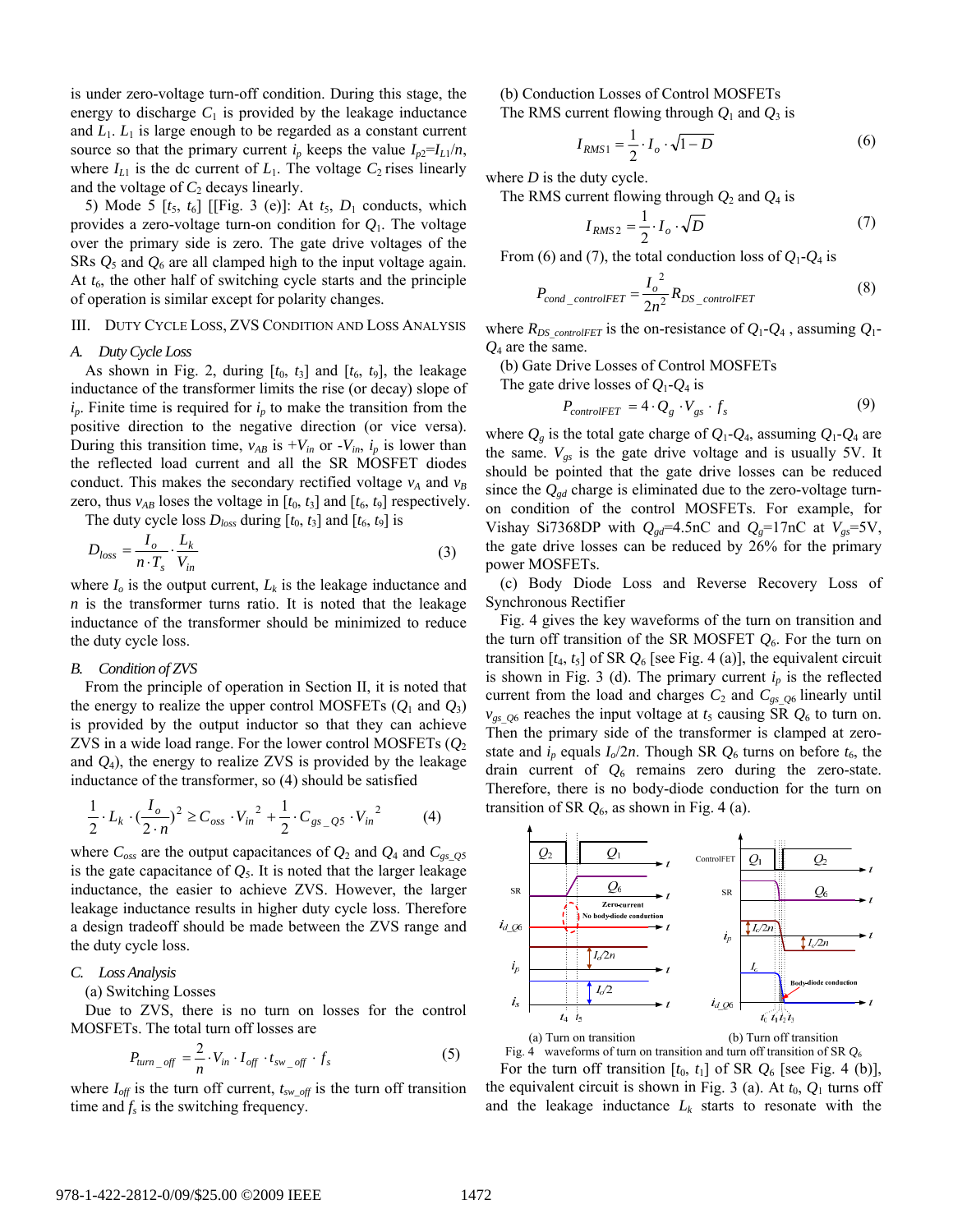capacitance  $C_2$  and  $C_{gs\_Q6}$  until  $v_{gs\_Q6}$  reaches zero at  $t_1$ , which means SR  $Q_6$  turns off. The current through  $Q_6$  then transfers to the body diode  $D_6$  until  $i_p$  changes its polarity and reaches the load current of  $I_0/2n$  at  $t_3$ . Therefore, from  $t_1$  to  $t_3$  as shown in the shaded area, the body diode conducts see [Fig. 4](#page-3-3) (b).

<span id="page-4-0"></span>From [\(2\),](#page-2-2) at  $t_1$ , the current of the body diode  $I_{d\textrm{O}_0}(t_1)$  is

$$
I_{d\_Q6}(t_1) = \frac{I_o}{2} \left( 1 + \sqrt{1 - \left( \frac{2nV_{in}}{Z_r \cdot I_o} \right)^2} \right)
$$
(10)

At  $t_3$ ,  $i_{d_2Q6}$  reaches zero, so the conduction time of the body diode is

$$
t_{13} = \frac{L_k \cdot I_o}{2nV_{in}} \left( 1 + \sqrt{1 - \left( \frac{2nV_{in}}{Z_r \cdot I_o} \right)^2} \right)
$$
 (11)

<span id="page-4-2"></span><span id="page-4-1"></span>From [\(10\)](#page-4-0) and [\(11\),](#page-4-1) the total conduction losses of the body diodes of the two SRs are

$$
P_{body\_diode} = \frac{L_k \cdot I_o^2 \cdot V_F \cdot f_s}{4nV_{in}} \left( 1 + \sqrt{1 - \left( \frac{2nV_{in}}{Z_r \cdot I_o} \right)^2} \right)^2 \tag{12}
$$

where  $V_F$  is the forward voltage drop of the body diode and  $f_s$ is the switching frequency. It is noted that the conduction loss of the body diode is proportional to the leakage inductance of the transformer. The larger leakage inductance results in a longer time required  $[t_1, t_3]$ , as shown in [Fig. 4](#page-3-3)(b), for the primary current to change its polarity, thus resulting in a higher body diode conduction loss.

<span id="page-4-3"></span>The reverse recovery loss of the body diode is  $P_{rr} = Q_{rr} \cdot V_s f_s$ , where  $V_s = V_{in}/n$ , which is the peak voltage of the switching node. For the buck converter, the switching node voltage  $V<sub>s</sub>$  is 12V. For the proposed non-isolated FB converter with  $n=3$ ,  $V_s$ is 4V. Therefore, the reverse recovery loss can be reduced by 67%.

(d) Losses of the SR MOSFETs Gate Driver

As discussed in section II, the gate driver for the SR MOSFETs is actually a current source driver, which can achieve gate energy recovery. The efficiency of the gate energy recovery depends on the gate mesh resistance *Rg*.

<span id="page-4-4"></span>Using the parameters in the experimental prototype in Section V, a curve of the self-driven gate circuit loss as a function of  $R<sub>g</sub>$  is given in [Fig. 5](#page-4-2) to demonstrate the potential benefits of using MOSFETs with lower *Rg*.

#### *D. Loss Comparison*

Based on the loss analysis using the parameters of the prototype in Section V, [Fig. 6](#page-4-3) gives the loss breakdown of the buck converter and the proposed converter. The self-driven ZVS FB converter reduces the switching losses significantly, especially the turn off losses (9W, 12% of the output power) in the buck converter. Other frequency dependent losses including body diode conduction, reverse recovery and gate drive loss are all reduced significantly. In additional, the output inductor conduction losses are also reduced since lower value inductors are used owing to the duty cycle extension. However, the SR conduction losses are increased due to the circulating currents in a FB structure converter and an additional transformer winding loss has to be taken into account. But the overall loss reduction is 4.2W a reduction of 5.4% of the total output power (4.2W/1.3V/60).



Fig. 5 SR MOSFET gate loss as function of internal mesh resistance  $R_g$ **Vin=12V, Io=60A, Vo=1.3, Fs=1MHz**



Fig. 6 Loss breakdown comparison

#### IV. ADVANTAGES OF PROPOSED ZVS SELF-DRIVEN FB VRM

The advantages of the proposed converter are highlighted as follows:

#### *A. Duty Cycle Extension*

The voltage gain of the proposed converter is [\(13\)](#page-4-4).

$$
V_o = \frac{V_{in}}{n} \cdot D \tag{13}
$$

As an example, in order to achieve  $V_{in}$ =12V, and  $V_o$ =1.3V, *n*=3, the required duty cycle is *D*=0.33. However, for the same output voltage and input voltage, the duty cycle of a buck converter is only 0.11. Therefore, the duty cycle is extended by three times.

#### *B. ZVS of the Control MOSFETs with Low Voltage Stress*

For the proposed converter, owing to the asymmetrical control used to achieve ZVS, there are no turn on losses. The turn off losses are

$$
P_{Q1} = \frac{1}{n} \cdot \frac{1}{2} \cdot V_{in} \cdot I_{(off)_{-}Q1} \cdot t_{sw(off)_{-}Q1} \cdot f_{s}
$$
 (14)

In a practical design, for instance, for  $V_{in}$ =12V,  $V_o$ =1.3V,  $n=3$ , switching frequency 1MHz, output inductance  $L_f$ =300nH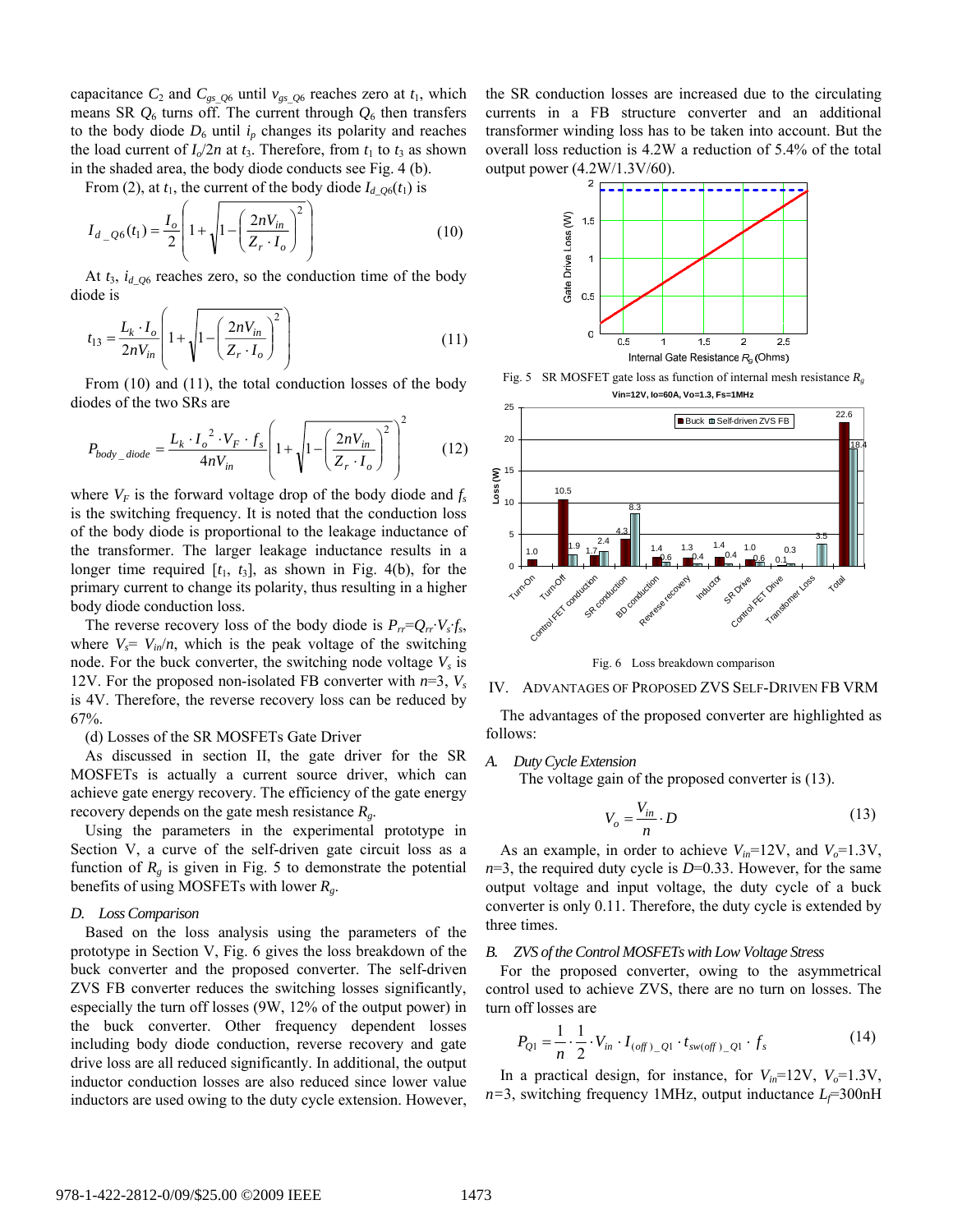and total output current  $I<sub>o</sub>=60A$ , for two phase buck converters, the turn off current of each control MOSFETs is 35A and the total turn off current is 70A. However, for the proposed converter, the turn off current of the control MOSFETs is only 10A and the total turn off current is 40A (a reduction of 43%). This results in a significant reduction of turn off losses due to the duty cycle extension.

For a 12V input buck converter, 30V MOSFETs are generally used for the control MOSFETs. In the proposed converter, the voltage stress of the control MOSFETs is the input voltage (12V, usually), so a 20V MOSFETs with lower *RDS*(*on*) can be used to reduce the conduction losses.

## *C. Gate Energy Recovery of SR MOSFETs and Reduced Body Diode Conduction*

One of the most important advantages of the new topology is the self-driven capability so that no driver ICs are needed. It is inherent adaptive drive control for SR MOSFETs so that no additional dead time control circuit is needed anymore.

With the self-driven control, the dead time is minimized inherently to reduce the body diode conduction loss in the proposed topology. For the turn on transition, there is no body diode conduction. For the turn off transition, the body diode conduction is minimized. More importantly, the self-driven circuit actually forms a current source drive using the leakage inductance of the transformer to ensure fast turn on and turn off transition of the SRs and recovery of the gate energy. This is very beneficial at high switching frequency operation (>1MHz) and allows for high drive voltages (input voltage, usually 12V) for SR MOSFETs with lower  $R_{DS(0)}$  to reduce the conduction losses further. Compared to 5V drive voltage for the SR MOSFETs, the  $R_{DS(on)}$  value with 12V drive voltage is reduced by 20%. This translates into a 20% reduction of the SR conduction loss.

## *D. Reduced Conduction Losses and Reverse Recovery Losses of SR MOSFETs*

Similar to the control MOSFETs, 30V rated MOSFETs are generally used as SRs in 12V input buck converters due to the parasitics. However, due to duty cycle extension of the new topology, the voltage stresses of the SR MOSFETs (including the ringing) are reduced to less than  $10V$  when  $n=3$ . Thus lower voltage rating MOSFETs with lower *R<sub>DS(on)</sub>* can be chosen to reduce the conduction further. New low-voltage devices, with extremely low  $R_{DS(on)}$  (sub 1 m $\Omega$ ), will be in production in the near future. This provides the new topology with potential to achieve an even greater efficiency improvement. For example, if the 7V lateral power MOSFETs using CSP concept with 0.9 mΩ at  $V_{GS}$ =6V is chosen as SR MOSFETs [\[12\],](#page-6-10) the SR conduction losses can be further reduced from 8.1W to 4.3W. This is a significant loss reduction of 4.9% of the output power (3.8W/1.3V/60A).

<span id="page-5-0"></span>The reverse recovery loss of the body diode is  $P_{rr} = Q_{rr} \cdot V_s f_s$ , where  $V_s = V_{in}/n$ , is the peak voltage of the switching node. Therefore, for  $n=3$ , since  $V_s$  is reduced from 12V to 4V, the

reverse recovery losses are also significantly reduced by as much as 67%.

## *E. Design Compatibility with Existing VRM Technology*

Another important aspect mentioned is that since the control MOSFETs are located in the legs of the FB structure, low cost commercial drive ICs of high side and low side drivers for the conventional buck converter can be directly used to drive these control MOSFETs without additional auxiliary circuitry. The SR MOSFET can be driven directly without extra driver nor auxiliary windings. Exiting VRM controller and existing Buck converter driver can be used. In addition, the design procedure of the proposed topology is very straightforward and similar to a traditional FB converter, which is familiar to most design engineers. Therefore, less design efforts are required by the proposed topology.

#### V. EXPERIMENTAL VERIFICATION AND DISCUSSION

A 1MHz self-driven ZVS FB VRM was built to verify the operation of principle and demonstrate the advantages. [Fig. 7](#page-5-0) shows a photograph of the prototype. The specifications are as follows: input voltage  $V_{in}$ =12V; output voltage  $V_o$ =1.3V; output current up to  $60A$ ; switching frequency  $f_s = 1MHz$ , transformer turns ratio *n*=3:1. The PCB uses six-layers of 2 oz copper. The components used in the circuit are listed as follows: Control MOSFET *Q*1- *Q*4: Si7368DP; Synchronous MOSFET *Q*5 and *Q*6: IRF6691; Power transformer: RM50 (core materials 3F5); Output filter inductors:  $L_1 = L_2 = 190$  nH.

[Fig. 8](#page-6-11) shows the gate drive signal  $v_{GS}$ , the voltage across the drain and source  $v_{DS}$  of the upper control MOSFET  $Q_1$ , which indicates that ZVS has been achieved for *Q*1. Similarly, [Fig. 9](#page-6-12) demonstrates ZVS achievement of *Q*2.

[Fig. 10](#page-6-13) shows the gate drive signal  $v_{GS}$  and the drain-tosource voltage  $v_{DS}$  of the SR MOSFET  $Q_6$ . It is noted that the gate drive voltage is 12V, which means the *R<sub>DS(on)</sub>* of SRs is only 1.6 m $\Omega$  compared to 2.2 m $\Omega$  with 5V gate drive voltage (a reduction of 20%). This reduces the conduction losses by 2.2 W (30% of the output power). Moreover, there is no body diode conduction time for the turn on transition of  $Q_6$  since the gate voltage has been applied before  $v_{DS}$  reaches zero. It is also noted that the peak rectified voltages  $v_c$  and  $v_p$  (i.e. drain-tosource voltage of the SR MOSFET) is only 5V, which means a significant reduction of the reverse recovery losses.



Fig. 7 Photograph of the prototype